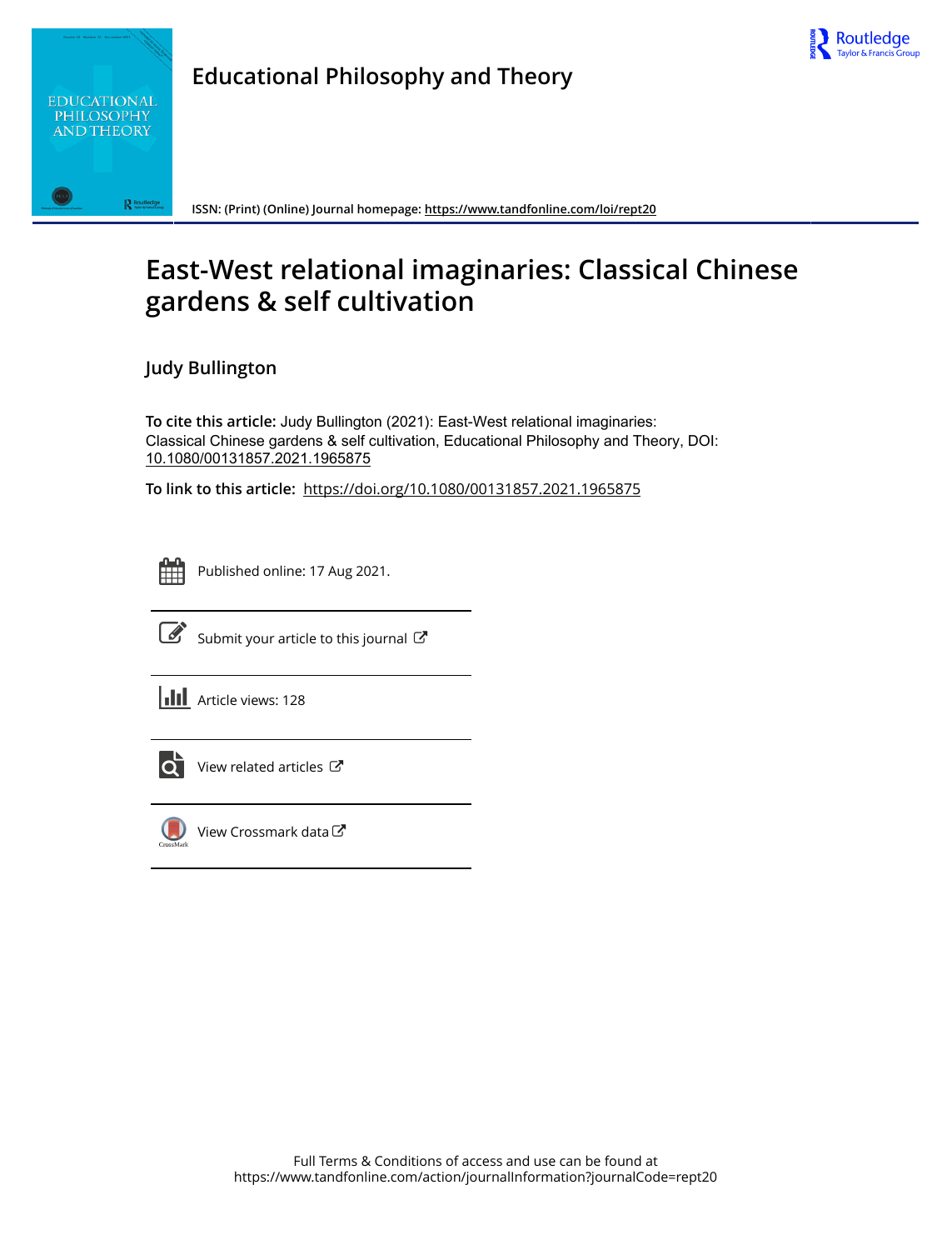## Editorial

Routledae Taylor & Francis Group

<span id="page-1-0"></span>Check for updates

## **East-West relational imaginaries: Classical Chinese gardens & self cultivation**

Gardens, like Art, are cultural enterprises associated with improving the endowments of human character and the environment. Metaphorical references to cultivating the untamed landscapes of Nature and the Self abound in literature and philosophy from ancient times to the present emerging as a global, if dynamically nuanced, phenomenon. The Roman orator Cicero was among the first western thinkers to use the term *cultura –* the Latin root for both 'culture' and 'cultivation' – to characterize the refinement of the *animi* or soul (Nordalm, n.d.). Analogies between gardening and the human spirit proliferated further with the spread of Christianity. A 1625 essay 'Of Gardens', noted,

God *Almightie* first Planted a *Garden*. And indeed, it is the Purest of Human pleasure. It is the Greatest Refreshment to the Spirits of Man; Without which, *Building*s and *Pallaces* are but Grosse Handy-works. And a Man shall euer see, that when Ages grow to Civility and Elegancie, Men come to *Build Stately*, sooner than to *Garden Finely*: As if *Gardening* were the Greater Perfection (Bacon, [2012\)](#page-5-0).

<span id="page-1-2"></span><span id="page-1-1"></span>The author, Sir Francis Bacon (1561–1626), was Lord Chancellor of England and a philosopher of immense influence. Bacon studied stately gardens throughout England and sketched plans for ideal garden designs. In addition to laying the cultural foundations shaping people's sensibilities toward natural environments in the eighteenth century, Bacon's natural philosophy spoke directly, and figuratively, to the enterprise of colonization from its inception. He wrote philosophical essays exploring the desirable impact of gardening on society overall with a specific interest in the New World as an archetypal Garden of Eden. The Augustinian notion of original sin being passed down from Adam meant mankind no longer had command of knowledge about the natural world. Colonials were encouraged to create a Country of Plantation by transplanting people, and planting actual gardens, while keeping loftier ideals, and God, in mind. The goal was to recover from, and make restitution for, mankind's loss of power and sovereignty 'in his first state of creation' in the Garden of Eden as ordained by God while rising above the more debased concerns of governments which sought to extract profits and assert military dominance. Sorana Corneanu's investigation into the history of ideas positions Francis Bacon within the early modern context of the Royal Society virtuosi arguing that their experimental programs of inquiry regarding disciplined judgment, the study of nature, and the study of scripture fulfill the role of regimens for curing, ordering, and educating the mind toward an ethical purpose. Corneanu tracks this concept back to the ancient tradition of *cultura animi* (Corneanu, [2012\)](#page-5-1). In other words, gardening was a measure of perfection and civility for those who embraced the ideals of natural philosophy. Bacon's grand scheme for reclamation was to develop a compendium of all worldly knowledge garnered through scientific learning. In their research on botanical decolonization, Tomaž Mastnak and anthropologists Julia Elyachar and Tom Boellstorff explore the philosophical underpinnings of colonial settler ambition and define Bacon's philosophy as seeking to plant a Paradise in historical time which would enlarge 'the bounds of Human Empire' over nature (Mastnak et al., [2014\)](#page-5-2). This intriguing insight considers both sacred and secular dimensions of landscape gardens as rhetorical visualizations and reified practice. Conceptualizing New World plantations in Edenic terms embodied Christian ethics and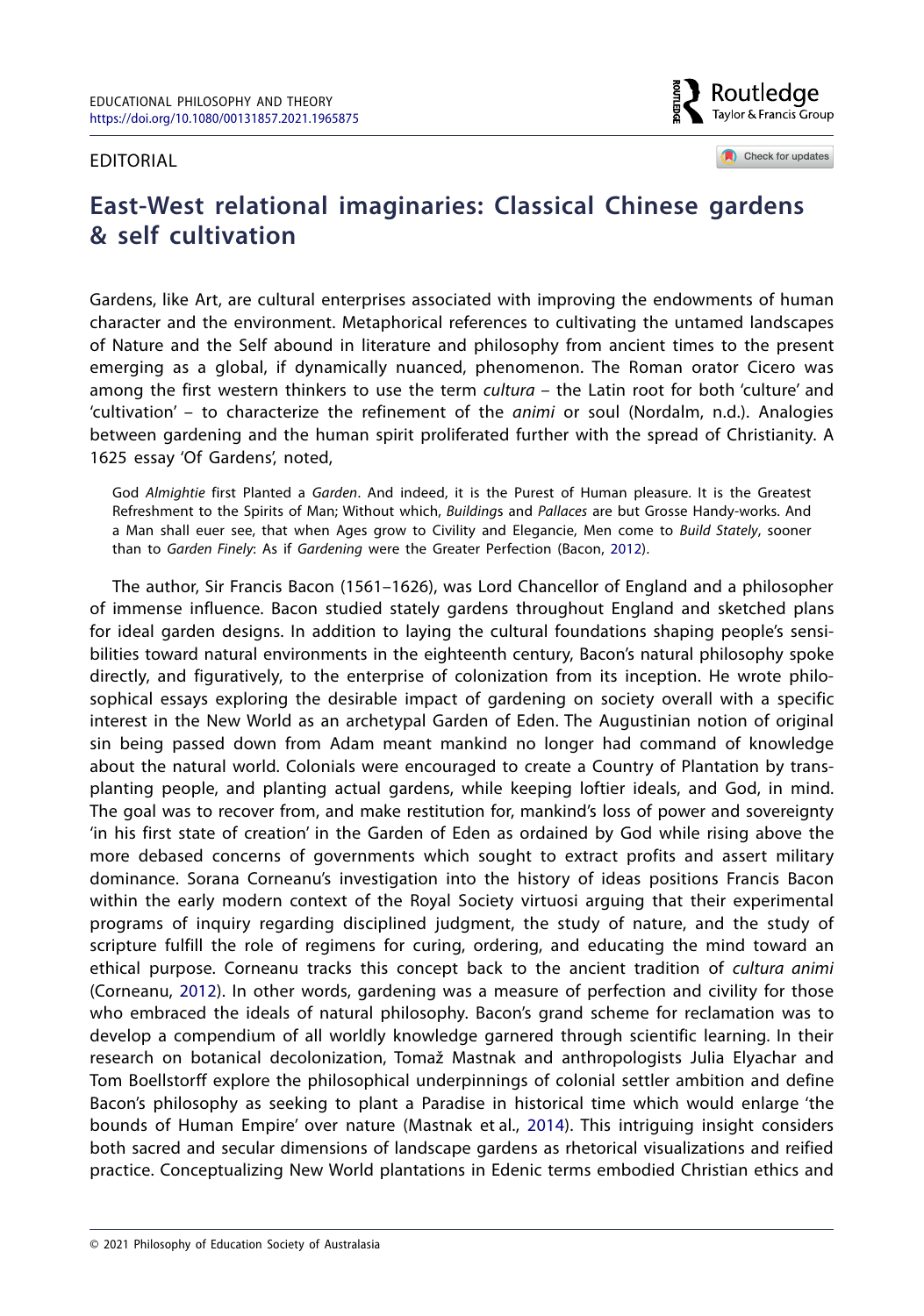offered guidance for following a righteous pathway for moral self-cultivation. Concurrently, expressing identity through gardening as a horticultural artform became a measure of individual perfection and civility for those who embraced the ideals of natural philosophy in the Age of Enlightenment. Bringing order and understanding to bear upon this new landscape required a system for visualizing the breadth of human knowledge as it existed up to that historical moment. Bacon choose the Porphyrian tree to map the relationships of all branches of human learning–a form figuratively linked to the biblical Tree of Knowledge–with natural philosophy as its trunk.

<span id="page-2-3"></span><span id="page-2-1"></span><span id="page-2-0"></span>Eastern writers and philosophers similarly extolled the virtues of Classical Chinese Garden traditions evoking what might be best described as a *presence of place* to promote reflection upon the harmonious alignment between humans and nature (Casey, [2002](#page-5-3)). One distinction between self-cultivation in Eastern and Western contexts is that Chinese thought places greater emphasis on the moral dimension of the self and, as Michael Slote notes, 'offers no clear view of why people should want to become more virtuous and how they can do so largely through their own efforts' (Slote, [2019](#page-6-0)). Maggie Keswick's seminal publication in English on the origins of the Chinese garden characterizes the approach as one of *building* rather than the *planting* approach conceptualized in the Baconian model (Keswick, [2003\)](#page-5-4). In essence, a classical Chinese garden is constructed as a spatial imaginary of the real; a staged setting for human enactments of exploration and enlightenment using Nature as the catalyst. Elemental connections between humans and the earth, air, and water of garden spaces equate to temporal rhythms of seasons and cyclical aspects of decay and regeneration. Comprehending the emblematic aspects of landscape gardens often leads scholars to reflect upon metaphorical associations between the design of garden elements and concepts in the external world to illuminate macro and micro corollaries. For example, Donia Zhang links the natural and architectural elements of classical Chinese gardens to contemporary concerns about environmental ethics, aesthetic appreciation, and moral education in ways that associate the design philosophy of landscape with self-cultivation (Zhang, [2018](#page-6-1)). Michael Peters considers gardening metaphors within the broader cultural ethos of educational philosophies deploying concepts of self-cultivation tied to Chinese humanism. In this context, transformational aspects of self-cultivation occur incrementally using what Peters terms 'rituals and socio-psychological processes that are claimed to enhance our moral capacities' (Peters, [2021](#page-5-5)).

<span id="page-2-4"></span><span id="page-2-2"></span>Classical Chinese gardens function as emblematic spaces and catalysts for positive transformation among those positioned to engage on a metaphysical level with the structured environment. The ideation of gardens as a site of self-cultivation – for purposes of moral education for instance – is deeply rooted in privilege. While socio-political class structures factor into the study of garden culture in both the East and the West, it should be noted that the boundaries of class are drawn differently forming distinctive social hierarchies. Western categories like 'landed gentry' have no direct correlation in Chinese history which, in the Confucian class system instituted under imperial rule, positions scholar-elites above farmers, artisans, and merchants. Decoding the aesthetics of form and iconography of design entails consideration of how social privilege relates to the formation of emblematic systems of knowledge and understanding. Traditionally, the value of classical Chinese gardens as a tool for self-cultivation was reserved for patrons and a select circle of individuals like scholars whose purview was moral education. The intellectual 'work' of improvement that happened in this space was sensorial, temporal, and metacognitive while the physical 'labor' involved in creating and maintaining the artifice of the ephemeral garden remained obscured. Erasure of the visible labor necessary to construct and maintain these rural retreats encouraged existential engagements with the aesthetics of form. Escape from the outside world for purposes of banqueting, meditation, pleasurable and artistic pursuits, or actions expressing the owner's cultivation and taste of the owner animated these sites of recreated Nature. Scholar gardens tended to be more intimate allowing poetic and artistic beauty to be appreciated in relative isolation. Gardens built for the pleasure of imperial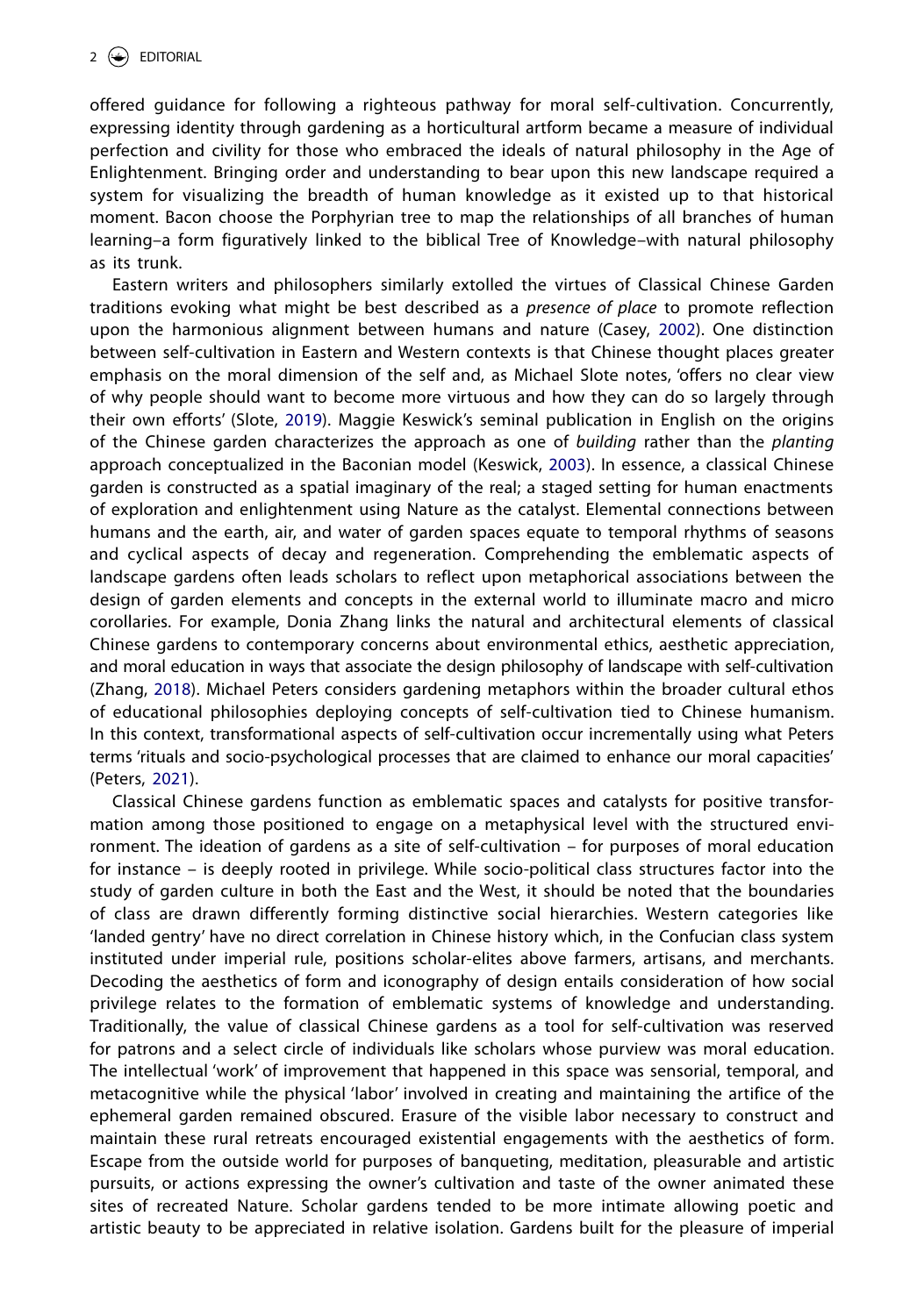patrons assumed a more imposing scale designed to impress. Both forms allowed for a range of functions associated with a wholistic approach to self-education that fostered transformative aspirations. More focus was placed on the inner journey than arriving at a destination of achievement, whereas in western thought, markers of attainment were more pronounced and visible.

Today the garden city of Suzhou in Jiangsu province is defined by its iconic classical Chinese garden designs from the mid-Ming to early-Qing dynasties which include numerous private residential, as well as royal, gardens. The UNESCO World Heritage site lists these as masterpieces of garden art spanning over two thousand years of Chinese landscape garden design (UNESCOO/ NHK, n.d.). The private gardens emerged in the fourth century inspired by Wu Kingdom royal hunting gardens. Artfully idealized simulations of nature continued to evolve reaching an apex in the eighteenth century. Although Eastern and Western gardens were profoundly influenced by broadly defined aesthetic concepts of fine art as a means of refining and improving human nature, divergences are detectable in East and West historical conventions relative to perceptions of gardening as an artform. Garden art and visual art share several commonalities relating to the philosophy of aesthetics, symbolism and other processes of meaning making, as well as theories and methodologies for research, analysis, and interpretation. However, Eurocentric traditions considered representations of the human figure as the protagonist in historical subjects to be the epitome of achievement in fine art painting, while the genre of landscape painting was more highly regarded in Chinese art traditions. This hierarchy of genres, reified in western educational and academic institutions, meant landscape gardens were not widely acknowledged as belonging within the pantheon of fine arts until the eighteenth century. Thomas Jefferson was among those who declared ornamental gardens to be worthy of this status, arguing in favor of gardening being added to painting, sculpture, architecture, music, poetry, and oratory as the seventh fine art. A distinction was drawn between the mechanical arts associated with horticulture and gardening as 'embellishing grounds by fancy' which required understanding and imagination or genius (National Archives, [1805\)](#page-5-6). Jefferson reasoned that 'Ld. Kaims has justly proved this [gardening] to be entitled to the appellation of a fine art. it is nearly allied to landscape painting, & accordingly we generally find the landscape painter the best designer of a garden' (National Archives, [1805\)](#page-5-7). The historical roots of gardening as an artform intertwined with the artistic ideas of landscape painting can be traced back to ancient times in China. Landscape gardens and landscape paintings were unified by a shared goal of cultivating an aesthetic experience. Wai-Yee Li notes that 'gardens have very real social and sometimes economic functions' but share intrinsic links with various artforms and genres including subjectivity as a defining aspect (Li, [2012\)](#page-5-8).

<span id="page-3-1"></span><span id="page-3-0"></span>The fundamental elements of classical Chinese gardens are walls, ponds, rocks, and architectural features connected by winding paths. Multiple visual tropes are carefully composed to create views and focal points and movement through the space is orchestrated. The observer experiences diverse and artfully contrived relationships within the composition as one would when interacting with a landscape painting. The Garden of Cultivation in Suzhou is among the nine best preserved Ming Dynasty examples that seek to recreate natural landscapes as a complex array of meticulously curated miniature worlds. Each configuration employs rocks, water, and plants to focus upon the overall theme of Mountain and Water resulting in an exquisite whole that is greater than the sum of its parts. The compositions of these worlds-in-miniature reflect the expressive forms and freehand brushwork of landscape paintings and, like scroll imagery, reveal themselves sequentially. In this regard, understanding the metaphysical experiences associated with garden environments held the possibility of harmonizing with nature while cultivating one's temperament. Mobility is an innate aspect of the viewing experience requiring the observer to move through, and across, the landscapes on display. Deep meditation and transformative experience–essential elements for self-cultivation—cannot be fully achieved without the temporality associated with mobility in the form of the human body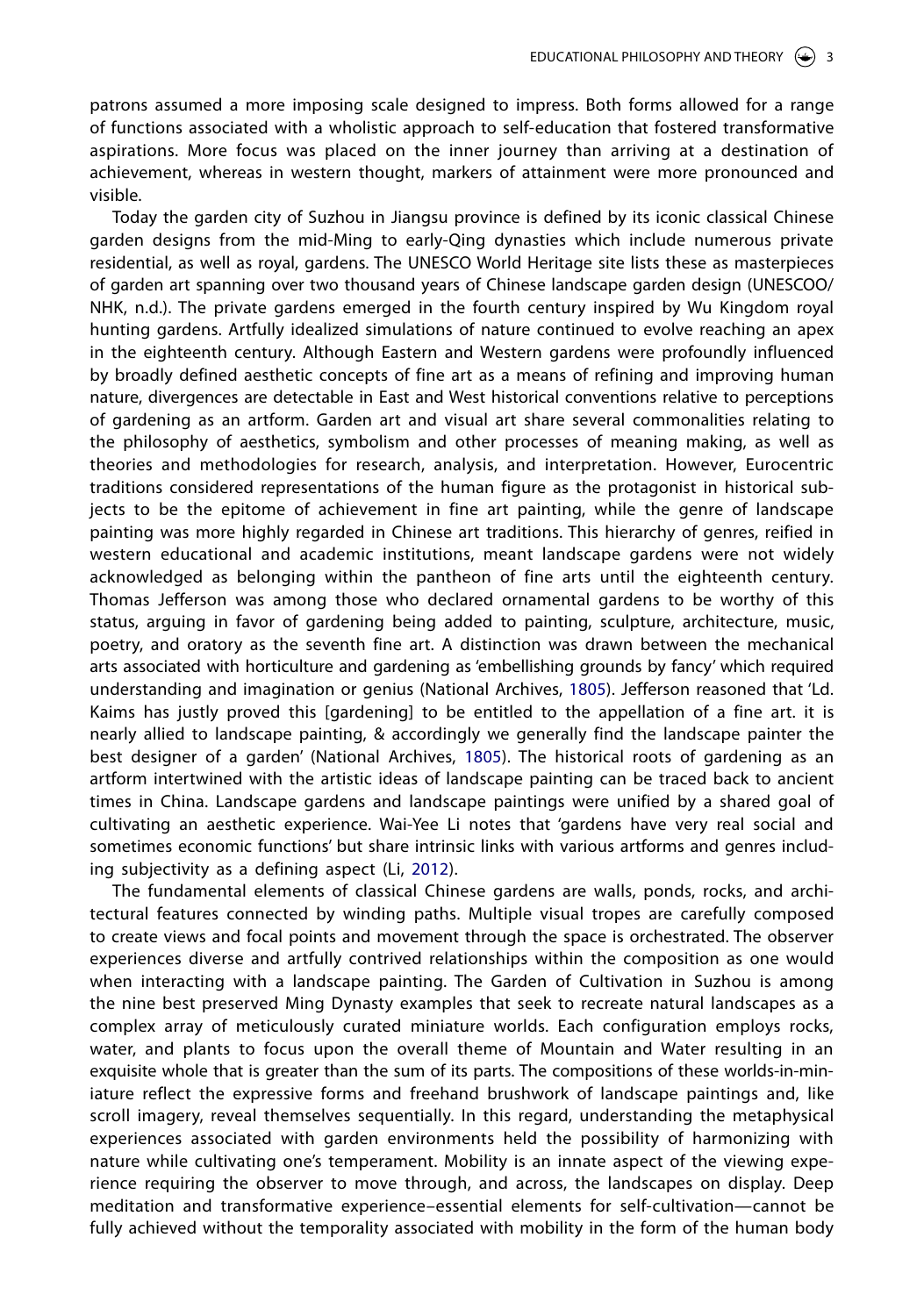moving through a geographic space or the gaze of the eye taking the mind on a journey through pictorial space.

<span id="page-4-2"></span><span id="page-4-0"></span>'Many scholars have realized the importance of view in traditional Chinese garden design', however, in Zhiming Li's estimation, 'subject to limitations of research methods, the visual structure of traditional garden space has not been fully understood yet'. Zhiming Li describes the experience of walking through the Lingering Garden in Suzhou as a shocking confrontation with a 'seemingly random and complex arrangement of living quarters, reception halls, pavilions, corridors, terrace houses, hills, creeks, and vegetation' (Li, [2011](#page-5-9)). Utilizing a mathematically based space syntax technique known as isovist analysis, Li determines that the eye-level center of visual integration in the Lingering Garden is the central mountain and the main pool area. An isovist field assumes an environment is defined as a collection of visible real surfaces in space with a set of all points visible from a given vantage point (Benedikt [1979\)](#page-5-10). This is a fruitful research method for conducting behavioral and perceptual studies in architecture. A numerical analysis of constructed spaces and framed vantage points in a classical Chinese garden may seem far afield from philosophical concerns of self-cultivation practices, but what better way to verify, or perhaps even reorient, our thinking about human interactions with nature in purposefully contrived garden environments? What might be learned from mapping these garden sites as overlays on what is already known about self-cultivation? *Shan Shui*, which translates as 'mountains and water', is the Chinese word for landscape, thus the focal points of the central mountain and main pool identified through an isovist analysis of the Lingering Garden is not surprising. Indeed, it helps to decipher the meanings in garden spaces and to better understand how visual perception is guided by invisible design rules. For Daoists, the mountain is the masculine *yang* and water the is *yin,* but that relational balance is reversed in Confucianism. What might a new way of 'looking' and reflecting on what is 'seen' in an isovist field of vision reveal about the interplay of Daoist and Confucianist thought in classical Chinese gardens? Zhang points out that Daoism and Confucianism co-exist with the geometric hierarchy of the courtyard house mirroring the desire to be in 'harmony with humans' while organic spontaneity evoked the Daoist principle of 'harmony with nature' (Zhang, [2018\)](#page-6-2). Illuminating new patterns of thought further enhances the depth of understanding about the purpose and balance embodied in self-cultivation practices that took place in traditional Chinese gardens.

<span id="page-4-1"></span>Global concerns are shifting the educational landscape in the twenty-first century with the potential to reveal fresh confluences between humans and nature. While rhetorical, pictorial, and philosophical differences between East and West conceptualizations of self-cultivation are evident, there is an increasing interest in focusing upon less binary approaches in deference to postmodern and postcolonial concerns. Keswick is often quoted as saying 'Chinese history is littered with the corpse of gardens' yet increasing numbers are being unearthed (Li, [2017](#page-5-11)). There is a renewed will in the 21st century to discover classical Chinese gardens through archeological digs, preservation projects, restorative conservation projects, as well as reproductions and replications transplanted into diverse cultural contexts. In 1980 the Metropolitan Museum of Art in New York created an indoor replica in its Astor Court of the Suzhou Scholar's Garden from the Garden of the Fishnet Master (Li, [2017](#page-5-11)). In 1986, The Dr. Sun Yat-Sen Classical Chinese Garden opened in Vancouver, British Columbia as the first full scale scholars garden built outside of China, or in fact anywhere, since the Ming Dynasty. The international effort was supported by the governments of China and Canada, and involved collaboration from a diverse team of architects, designers and artisans. Other examples soon followed including the Lan Su Garden (Garden of Awakening Orchids) in Portland, Oregon (2000) as a Sister Cities project promoting knowledge of cultural heritage, and Liu Fang Yuan (Garden of Flowing Fragrance) at California's Huntington Library, Art Collections, and Botanical Gardens (2008) (Li, [2017](#page-5-11)). The National Arboretum in Washington D.C. was the site of a groundbreaking ceremony in the fall of 2016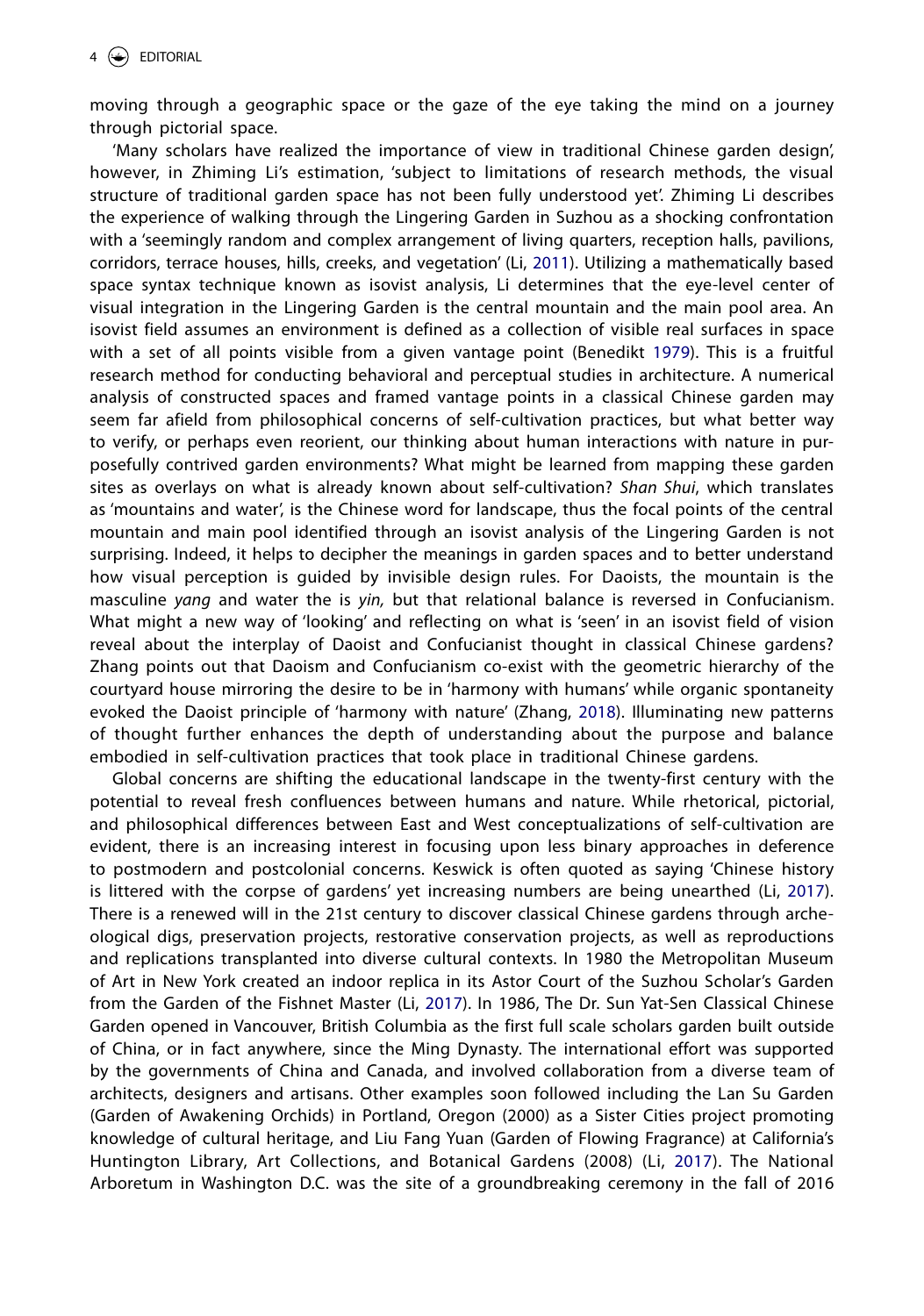<span id="page-5-16"></span>for the most ambitious project to date, a twelve-acre decade-long undertaking with a \$100 million dollar budget as a symbol of Sino-US relations (Li, [2017](#page-5-12)). The underlying design philosophy was to incorporate salient features from residential classical Chinese gardens in Yangzhou and Suzhou to showcase the Confucian and Daoist principle of the Unity of Heaven and Human and the need to live in harmony with nature (National China Garden Foundation, [2015](#page-5-13)). Educational opportunities arise from this evolving history and legacy of classical Chinese gardens, and it is a sign of the times that replications are studied alongside originals in the curriculum of the American academy (Han, [2012](#page-5-14)).

<span id="page-5-15"></span>Gardens are organic and ephemeral by nature. Any 'recreations' or historical 'recoveries' are abstractions and re-presentations of the original regardless of the intent to be authentic. The behaviors of self-cultivation for which many classical Chinese gardens were constructed are even less haptic as Wai-Yee Li has argued in the study of 'Gardens and Illusions from Late Ming to Early Qing'. The folds of history are where an interdisciplinary study of concepts may be theorized to enhance and broaden our understanding of classical Chinese gardens, including those on the ground in their original cultural context and those transplanted to other geographic locales. Mobility of objects and ideas is increasingly taking priority over national frameworks and stylistic chronologies to reorient and disassemble existing hierarchies in arts and humanities narratives. The urge to understand the nature of Confucian self-cultivation as it relates to classical Chinese gardens will not be extinguished. However, the scope may expand as we seek ways of understanding how the past inflects upon the present, and how cultivating awareness of diverse subjectivities generates culturally sensitive global citizens cognizant of the value and efficacy of the natural environment and the importance of human stewardship.

## **References**

- <span id="page-5-0"></span>Bacon, F. [\(2012,](#page-1-0) January). *Wikisource*. Index: Of Gardens, Bacon, 1902.djvu. [https://en.wikisource.org/w/index.](https://en.wikisource.org/w/index.php?title=Index:Of_Gardens,_Bacon,_1902.djvu&oldid=11209660) [php?title=Index:Of\\_Gardens,\\_Bacon,\\_1902.djvu&oldid=11209660](https://en.wikisource.org/w/index.php?title=Index:Of_Gardens,_Bacon,_1902.djvu&oldid=11209660)
- <span id="page-5-10"></span>Benedikt, M. L. ([1979\)](#page-4-0). To take hold of space: Isovists and isovist fields. *Environment and Planning B: Planning and Design*, *6*(1), 47–65. <https://doi.org/10.1068/b060047>
- <span id="page-5-3"></span>Casey, E. S. ([2002](#page-2-0)). *Representing place: Landscape painting and maps*. University of Minnesota Press.
- <span id="page-5-1"></span>Corneanu, S. ([2012](#page-1-1)). *Regimens of the mind: Boyle, Locke and the early modern cultura animi tradition*. University of Chicago Press.
- <span id="page-5-14"></span>Han, L. [\(2012\)](#page-5-15). Teaching material culture and Chinese gardens at American colleges. *ASIANetwork Exchange: A Journal for Asian Studies in the Liberal Arts*, *20*(1), 36. <https://doi.org/10.16995/ane.21>
- <span id="page-5-4"></span>Keswick, M. [\(2003](#page-2-1)). *The Chinese garden: History, art and architecture*. Harvard University Press.
- <span id="page-5-12"></span><span id="page-5-11"></span>Li, H. ([2017](#page-4-1)). Another world lies beyond: Three Chinese gardens in the USA. *Education about ASIA*, *22*(3), 13–18.
- <span id="page-5-8"></span>Li, W. A.-Y. ([2012](#page-3-0)). Gardens and illusions from Late Ming to Early Qing. *Harvard Journal of Asiatic Studies*, *72*(2), 295–336. <https://doi.org/10.1353/jas.2012.0018>
- <span id="page-5-9"></span>Li, Z. [\(2011](#page-4-2)). *Visual perception of traditional garden space in Suzhou, China: A case study with space syntax techniques* [Paper presentation] (pp. 1–4). 19th International Conference on Geoinformatics, IEEE.
- <span id="page-5-2"></span>Mastnak, T., Elyachar, J., & Boellstorff, T. ([2014](#page-1-2)). Botanical decolonization: rethinking native plants. *Environment and Planning D: Society and Space*, *32*(2), 363–380. <https://doi.org/10.1068/d13006p>
- <span id="page-5-7"></span><span id="page-5-6"></span>National Archives. [\(1805,](#page-3-1) July 10). *Letter from Thomas Jefferson to Ellen Wayles Randolph Coolidge*. Founders Online. <https://founders.archives.gov/documents/Jefferson/99-01-02-2060>
- <span id="page-5-13"></span>National China Garden Foundation. [\(2015,](#page-5-16) October). National China garden: National capital planning commission-Concept review submission.
- Nordalm, J. (n.d.). *Cultural history.* Encyclopedia of Early Modern History Onine. [https://doi.](https://doi.org/10.1163/2352-0272_emho_COM_020026) [org/10.1163/2352-0272\\_emho\\_COM\\_020026](https://doi.org/10.1163/2352-0272_emho_COM_020026)
- <span id="page-5-5"></span>Peters, M. A. [\(2021,](#page-2-2) September 8). Educational philosophies of self-cultivation: Chinese humanism. *Educational Philosophy and Theory*, *53*(1), 1–7. <https://doi.org/10.1080/00131857.2019.1654375>